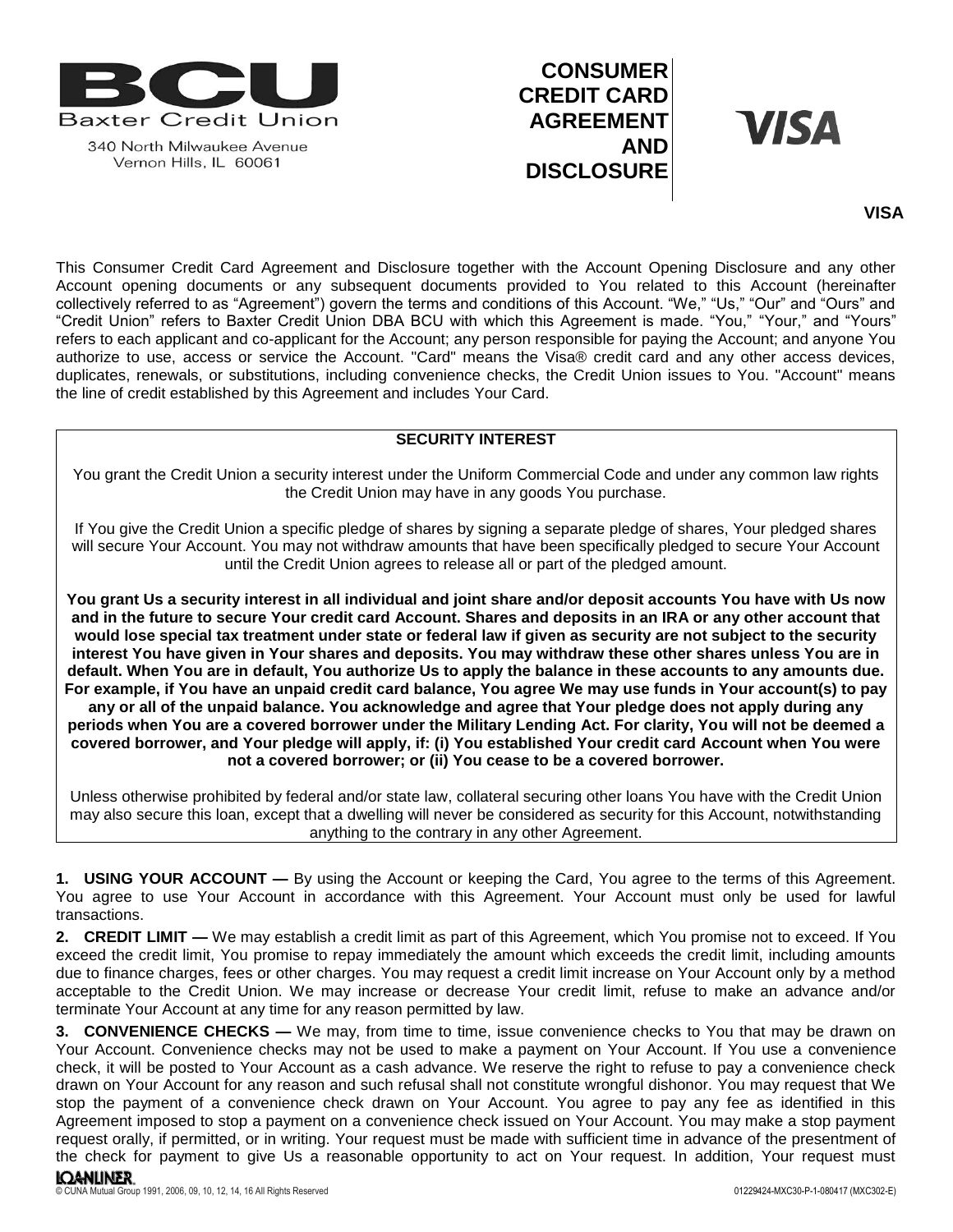accurately describe the check including the exact Account number, the payee, any check number that may be applicable, and the exact amount of the check. If permitted, You may make a stop payment request orally but such a request will expire after 14 days unless You confirm Your request in writing within that time. Written stop payment orders are effective only for six months and may be renewed for additional six month periods by requesting in writing that the stop payment order be renewed. We are not required to notify You when a stop payment order expires.

If We re-credit Your Account after paying a check over a valid and timely stop payment order, You agree to sign a statement describing the dispute with the payee, to assign to Us all of Your rights against the payee or other holders of the check and to assist Us in any legal action.

You agree to indemnify and hold Us harmless from all costs and expenses, including attorney's fees, damages, or claims, related to Our honoring Your stop payment request or in failing to stop payment of an item as a result of incorrect information provided to Us or the giving of inadequate time to act upon a stop payment request. Note: A convenience check is not a check as that term is defined under the Uniform Commercial Code. It is an advance from Your credit card Account with Us and Your stop payment rights are provided under this Agreement with Us.

**4. REPAYMENT —** You promise to repay all amounts You owe under this Agreement. Your promise to repay includes all transactions made to Your Account by You or anyone You authorize to use Your Account as well as all interest charges and fees.

For each billing period, You must pay at least the Minimum Payment Due by the Payment Due Date.

The Minimum Payment Due is 2.00% of Your total New Balance, or \$20.00, whichever is greater, plus any amount past due and any amount by which You have exceeded Your applicable credit limit. If Your total New Balance is less than \$20.00, then Your Minimum Payment Due is the amount of the total New Balance.

You may pay more frequently, pay more than the Minimum Payment Due or pay the total New Balance in full.

If You make extra or larger payments, You are still required to make at least the Minimum Payment Due each month Your Account has a balance (other than a credit balance). The Credit Union may delay replenishing Your credit limit until the date the payment is posted or the Credit Union confirms the payment has cleared.

Your payment of the required Minimum Payment Due may be applied to what You owe the Credit Union in any manner the Credit Union chooses, as permitted by applicable law. If You make a payment in excess of the required Minimum Payment Due, the Credit Union will allocate the excess amount first to the balance with the highest annual percentage rate ("APR") and any remaining portion to the other balances in descending order based on applicable APR, unless otherwise prescribed by applicable law. We may accept checks marked "payment in full" or with words of similar effect without losing any of Our rights to collect the full balance of Your Account with Us.

**5. INTEREST AND FINANCE CHARGES —** We will begin charging You interest on purchases on the date the transaction is posted to Your Account. We will begin charging You interest on cash advances and balance transfers on the date of the transaction or the first day of the billing cycle in which the transaction is posted to Your Account, whichever is later (transaction date). However, We will not charge You any interest on new purchases if Your Account had a zero or credit balance at the beginning of that billing cycle, or You paid the entire new balance on the previous cycle's billing statement by the Payment Due Date of that statement. To avoid an additional finance charge on the balance of purchases, You must pay the entire new balance on the billing statement by the Payment Due Date of that statement.

## **How We Calculate Your Balance:**

Interest charges on Your Account are calculated separately for purchases, balance transfers and cash advances ("Transaction Type"). We figure the interest charge for each Transaction Type by applying the periodic rate to each corresponding "average daily balance." To get the "average daily balance" for a Transaction Type We take the beginning balance for that Transaction Type each day, add any new transactions of that type, and subtract any unpaid interest or other finance charges and any applicable payments or credits. This gives Us the daily balance for each Transaction Type. Then, for each Transaction Type, We add up all the daily balances for the billing cycle and divide each total by the number of days in the billing cycle. This gives Us the "average daily balance" for each Transaction Type.

**6. FEES —** In addition to the periodic rate, additional fees may be imposed on Your Account. If applicable to Your Account, the fee amounts and explanations are disclosed on the Account Opening Disclosure accompanying this Agreement.

**7. FOREIGN TRANSACTIONS —** Purchases and cash advances made in foreign currencies will be debited from Your Account in U.S. dollars. The exchange rate between the transaction currency and the billing currency used for processing international transactions is a rate selected by Visa from a range of rates available in wholesale currency markets for the applicable central processing date, which rate may vary from the rate Visa itself receives or the government-mandated rate in effect for the applicable central processing date. The exchange rate used on the processing date may differ from the rate that would have been used on the purchase date or cardholder statement posting date.

A fee (finance charge) will be charged on all transactions completed in a foreign currency. All fees are calculated based on the transaction amount after it is converted to U.S. dollars. These fees are charged except where excluded. The Foreign Transaction Fee is set forth on the Disclosure accompanying this Agreement.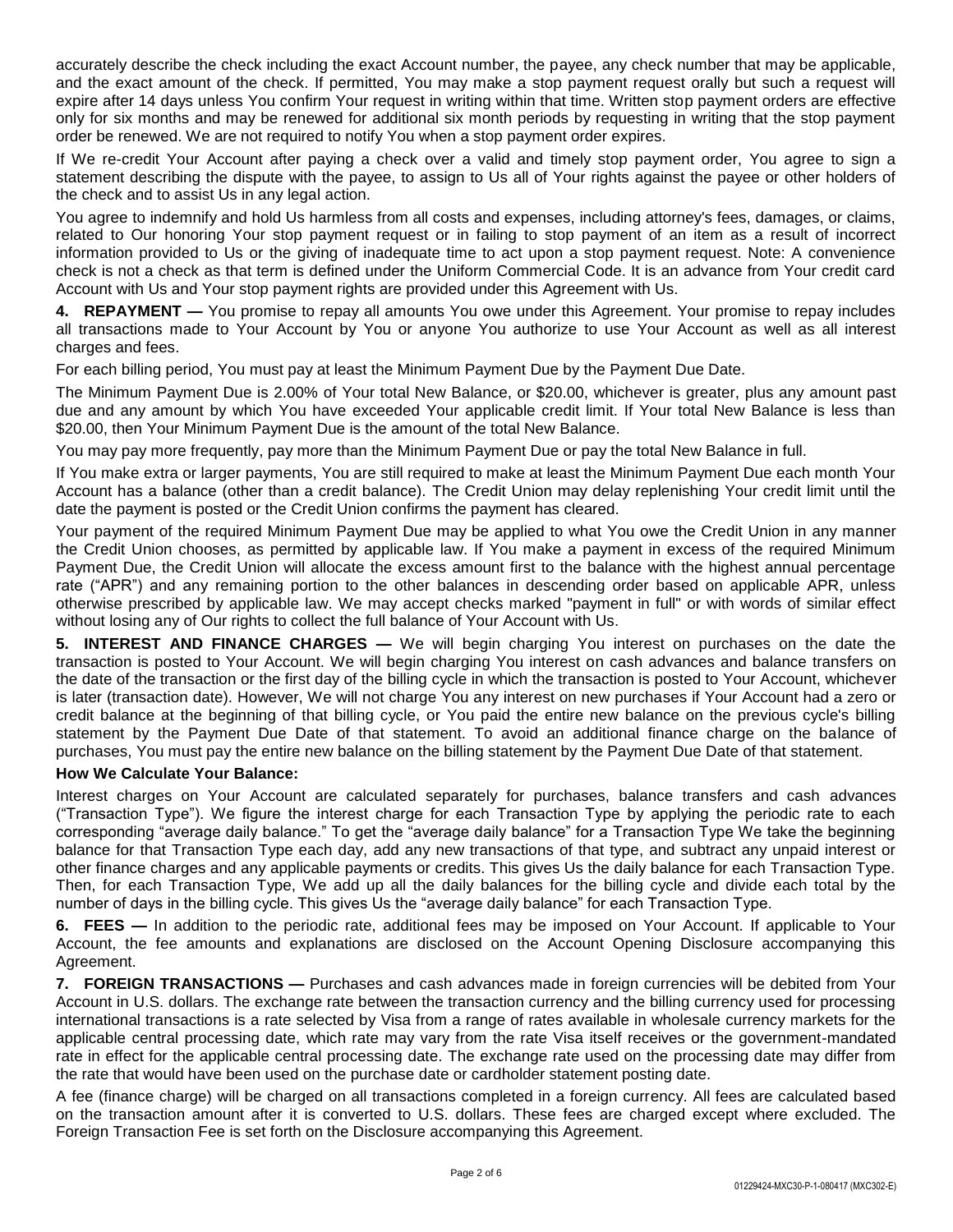**8. AUTHORIZATIONS —** We do not guarantee authorization of a transaction, either by Us or by a third party, even if You have sufficient credit available. You agree that We will not be liable for failing to give an authorization. We also reserve the right to limit the number of transactions that may be approved in one day. We reserve the right to deny certain transactions for any reason and at Our sole discretion, including for default, suspected fraudulent or unlawful activity, internet gambling or any indication of increased risk related to the transaction or the Account. You agree that We have no requirement to notify You of the specific reason We denied a transaction. If We detect unusual or suspicious activity, We may suspend Your credit privileges until We can verify the activity, or We may close the Account.

**9. PREAUTHORIZED CHARGES —** If You default, if the Card is lost or stolen, or We change the Account for any reason, We may suspend automatic charges with third party vendors. If preauthorized charges are suspended, You are responsible for making direct payment for such charges until You contact the third party to reinstate the automatic charges.

**10. DEFAULT —** You will be in default under this Agreement if You fail to pay the Minimum Payment Due by its Payment Due Date; pay by a check or similar instrument that is not honored or that We must return because it cannot be processed; pay by automatic debit that is returned unpaid; make any false or misleading statements in any credit application or credit update; file for bankruptcy; or die. You will also be in default if You fail to comply with the terms of this Agreement or any other Agreement You have with Us.

If You default, We may close Your Account and require You to pay any unpaid balance immediately, subject to applicable law. In this Agreement and on Your Credit Card Application, You gave Us a security interest in all individual or joint share and/or deposit accounts with the Credit Union and authorized Us, if You defaulted, to apply the balance in these accounts to any amounts due. You agree We may rely on Your agreement and authorization to, upon Your default, apply any balance to any amounts due on Your Account.

**11. LIABILITY FOR UNAUTHORIZED USE-LOST/STOLEN CARD NOTIFICATION —** If You notice the loss or theft of Your credit card or a possible unauthorized use of Your Card, You should write to Us immediately at 340 N. Milwaukee Ave., Vernon Hills, IL, 60061 or call Us at (800) 449-7728, seven days a week 24 hours a day.

You will not be liable for any unauthorized use that occurs after You notify Us. You may, however, be liable for unauthorized use that occurs before Your notice to Us. You will have no liability for unauthorized use unless You are found to be fraudulent or negligent in the handling of Your Account or Card. In any case, Your liability for unauthorized transactions will not exceed \$50.

**12. CHANGING OR TERMINATING YOUR ACCOUNT —** As permitted by law, the Credit Union may change the terms of this Agreement and any attached Disclosure from time to time. Notice of any change will be given in accordance with applicable law. To the extent permitted by law, changes to the Agreement may apply to Your existing account balance as well as to future transactions.

**Arizona, California, Idaho, Louisiana, New Mexico, Nevada, Texas, Washington, and Wisconsin Residents -** Either You, Your spouse or the Credit Union may terminate this Agreement at any time, but termination by You, Your spouse or the Credit Union will not affect Your obligation to pay the account balance plus any finance and other charges You or Your spouse owe under this Agreement. Your obligation to pay the account balance plus any finance and other charges You owe under this agreement are subject to all applicable laws and regulations regarding repayment requirements. The Card or Cards You receive remain the property of the Credit Union and You must recover and surrender to the Credit Union all Cards upon request or upon termination of this Agreement whether by You or the Credit Union.

**Residents of all other states -** Either You or the Credit Union may terminate this Agreement at any time, but termination by You or the Credit Union will not affect Your obligation to pay the account balance plus any finance and other charges You owe under this Agreement. Your obligation to pay the account balance plus any finance and other charges You owe under this agreement are subject to all applicable laws and regulations regarding repayment requirements. The Card or Cards You receive remain the property of the Credit Union and You must recover and surrender to the Credit Union all Cards upon request or upon termination of this Agreement whether by You or the Credit Union.

**13. AUTHORIZED USERS —** Upon Your request, We may issue additional Cards for authorized users that You designate. You must notify Us in writing of any termination of an authorized user's right to access Your Account. Your notice must include the name of the authorized user and Your Account number and/or any subaccount number issued to the authorized user along with the authorized user's Card and any convenience or other access checks issued to the authorized user. If You cannot return the authorized user's Card or access checks and if You request Your Account to be closed, We will close Your Account and You may apply for a new Account. Alternatively, We may, at Our sole discretion, issue You a new Account number and a new Card.

**14. CREDIT REPORTS AND NOTICE OF NEGATIVE INFORMATION —** You authorize the Credit Union to obtain credit reports and any other information We may need to verify Your identity and use of the Account when opening Your Account and for any update, increase, renewal, extension, collection or review of Your Account. You authorize the Credit Union to disclose information regarding Your Account to credit bureaus and creditors who inquire about Your credit standing. We may report information about Your Account to credit bureaus. Late payments, missed payments, or other defaults on Your Account may be reflected on Your credit report.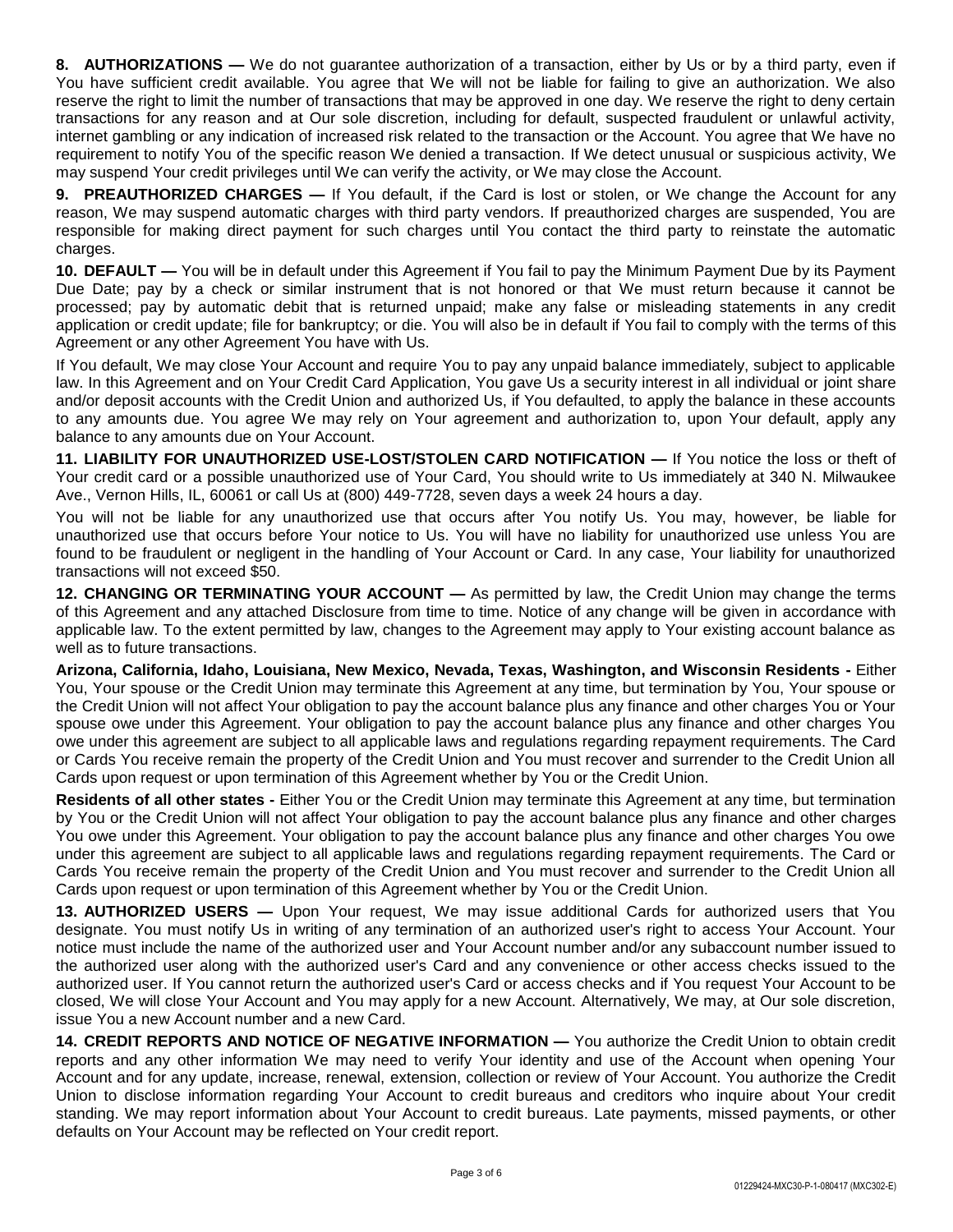**15. JOINT ACCOUNTS —** If this is a joint Account, each of You will be individually and jointly responsible for paying all amounts owed under this Agreement. This means that the Credit Union can require any one of You individually to repay the entire amount owed under this Agreement. Each of You authorizes the other(s) to make transactions on the Account individually. Any one of You may terminate the Account and the termination will be effective as to all of You.

**16. EFFECT OF AGREEMENT —** This Agreement is the contract which applies to all transactions on Your Account even though the sales, cash advances, credit or other slips You sign or receive may contain different terms.

**17. SEVERABILITY AND FINAL EXPRESSION —** This Agreement is the final expression of the terms and conditions of Your Account. This written Agreement may not be contradicted by evidence of any alleged oral Agreement. Should any part of this Agreement be found to be invalid or unenforceable, all other parts of this Agreement shall remain in effect and fully enforceable to the fullest extent possible under this Agreement.

**18. ILLEGAL TRANSACTIONS PROHIBITED —** You agree that You will not use Your Card for any transaction, including any type of electronic gambling transaction through the Internet, that is illegal under applicable federal, state, or local law.

Even if You use Your Card for an illegal transaction, You will be responsible for all amounts and charges incurred in connection with the transaction. This paragraph shall not be interpreted as permitting or authorizing any transaction that is illegal.

**19. APPLICABLE LAW —** The terms and enforcement of this Agreement shall be governed by federal law and the law of Illinois.

**20. ENFORCING THIS AGREEMENT —** We can delay in enforcing or fail to enforce any of Our rights under this Agreement without losing them.

**21. COLLECTION COSTS —** If We refer collection of Your Account to a lawyer who is not Our salaried employee, You are liable for any reasonable attorney's fees We incur, plus the costs and expenses of any legal action, as further disclosed on this Agreement, or to the extent allowed by law.

**22. ASSIGNMENT —** We may assign any or all of Our rights and obligations under this Agreement to a third party.

**23. CALIFORNIA RESIDENTS —** A married applicant may apply for a separate Account. Applicants: 1) may, after credit approval, use the credit card Account up to its credit limit; 2) may be liable for amounts extended under the plan to any joint applicant. As required by law, You are hereby notified that a negative credit report reflecting on Your credit record may be submitted to a credit reporting agency if You fail to fulfill the terms of Your credit obligations.

**24. FLORIDA RESIDENTS — You (borrower) agree that, should We obtain a judgment against You, a portion of Your disposable earnings may be attached or garnished (paid to Us by Your employer), as provided by Florida and Federal law.**

**25. MARYLAND RESIDENTS —** To the extent, if any, that Maryland law applies to Your Account, We elect to offer Your Card Account pursuant to Title 12, Subtitle 9 of the Maryland Commercial Law Article.

**26. MISSOURI RESIDENTS — Oral Agreements or commitments to loan money, extend credit or to forbear from enforcing repayment of a debt including promises to extend or renew such debt are not enforceable. To protect You (borrower(s)) and Us (creditor) from misunderstanding or disappointment, any Agreements We reach covering such matters are contained in this writing, which is the complete and exclusive statement of the Agreement between Us, except as We may later agree in writing to modify it.** 

**27. NEW YORK RESIDENTS —** We may obtain a credit report in connection with this Account, including for any review, modification, renewal or collections associated with this Account. Upon Your request, You will be informed whether such report was requested and, if so, the name and address of the consumer reporting agency furnishing the report. New York residents may contact the New York State Banking Department at 800.342.3736 or www.dfs.ny.gov to obtain a comparative listing of credit card rates, fees and grace periods.

**28. OHIO RESIDENTS —** The Ohio laws against discrimination require that all creditors make credit equally available to all creditworthy customers and that credit reporting agencies maintain separate credit histories on each individual upon request. The Ohio Civil Rights Commission administers compliance with this law.

**29. SOUTH DAKOTA RESIDENTS —** If You believe there have been any improprieties in making this loan or in the lender's loan practices, You may contact the South Dakota Division of Banking at 1601 N. Harrison Ave, Suite 1, Pierre, SD 57501, or by phone at 605.773.3421.

**30. WISCONSIN RESIDENTS —** If You are married, please contact Us immediately upon receipt of this Agreement at the address or phone number listed on this Agreement and provide Us with the name and address of Your spouse. We are required to inform Your spouse that We have opened an Account for You.

**31. NOTICE TO UTAH BORROWERS —** This written Agreement is a final expression of the Agreement between You and the Credit Union. This written Agreement may not be contradicted by evidence of any oral Agreement. As required by law, You are hereby notified that a negative credit report reflecting on Your credit record may be submitted to a credit reporting agency if You fail to fulfill the terms of Your credit obligations.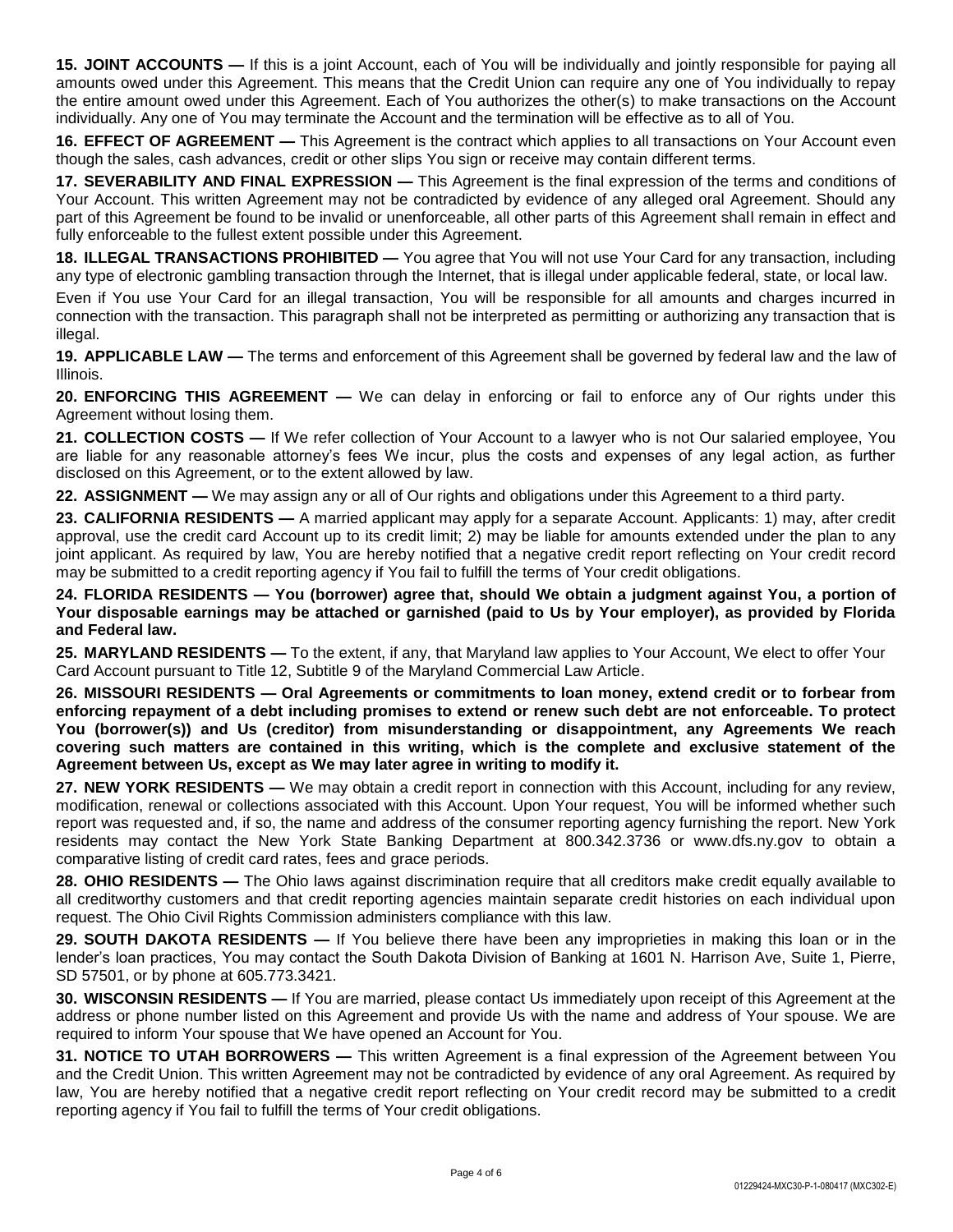**32. THE FOLLOWING IS REQUIRED BY VERMONT LAW — NOTICE TO CO-SIGNER — YOUR SIGNATURE ON THIS NOTE MEANS THAT YOU ARE EQUALLY LIABLE FOR REPAYMENT OF THIS LOAN. IF THE BORROWER DOES NOT PAY, THE LENDER HAS A LEGAL RIGHT TO COLLECT FROM YOU.**